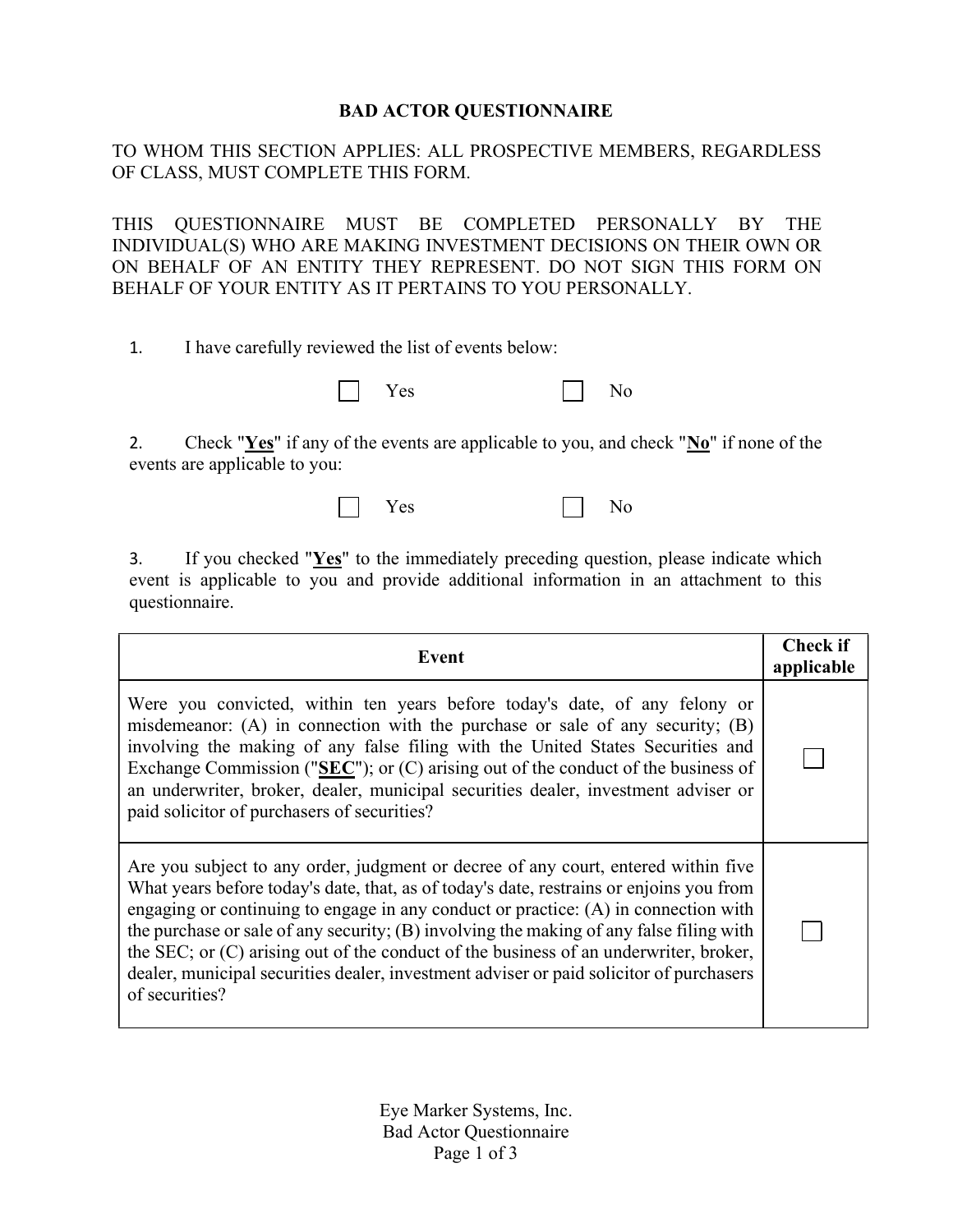| <b>Event</b>                                                                                                                                                                                                                                                                                                                                                                                                                                                                                                                                                                                                                                                                                                                                                                                                                                                                                                                                                        | <b>Check if</b><br>applicable |
|---------------------------------------------------------------------------------------------------------------------------------------------------------------------------------------------------------------------------------------------------------------------------------------------------------------------------------------------------------------------------------------------------------------------------------------------------------------------------------------------------------------------------------------------------------------------------------------------------------------------------------------------------------------------------------------------------------------------------------------------------------------------------------------------------------------------------------------------------------------------------------------------------------------------------------------------------------------------|-------------------------------|
| Are you subject to a final order of a state securities commission (or an agency or<br>officer of a state performing like functions); a state authority that supervises or<br>examines banks, savings associations, or credit unions; a state insurance commission<br>(or an agency or officer of a state performing like functions); an appropriate federal<br>banking agency; the U.S. Commodity Futures Trading Commission; or the National<br>Credit Union Administration that: (A) as of today's date, bars you from: (1)<br>association with an entity regulated by such commission, authority, agency, or officer;<br>$(2)$ engaging in the business of securities, insurance or banking; or (3) engaging in<br>savings association or credit union activities; or (B) constitutes a final order based on<br>a violation of any law or regulation that prohibits fraudulent, manipulative, or<br>deceptive conduct entered within ten years before such sale? |                               |
| Are you subject to an order of the SEC entered pursuant to section $15(b)$ or $15B(c)$<br>of the Securities Exchange Act of 1934 or section 203(e) or (f) of the Investment<br>Advisers Act of 1940 that, as of today's date: (A) suspends or revokes your<br>registration as a broker, dealer, municipal securities dealer or investment adviser;<br>$(B)$ places limitations on your activities, functions or operations; or $(C)$ bars you from<br>being associated with any entity or from participating in the offering of any penny<br>stock?                                                                                                                                                                                                                                                                                                                                                                                                                 |                               |
| Are you subject to any order of the SEC entered within five years before today's date<br>that, as of today, orders you to cease and desist from committing or causing a<br>violation or future violation of: (A) Any scienter-based anti-fraud provision of the<br>federal securities laws, including without limitation section $17(a)(1)$ of the Securities<br>Act of 1933, section 10(b) of the Securities Exchange Act of 1934 and Rule 10b-5,<br>section $15(c)(1)$ of the Securities Exchange Act of 1934 and section 206(1) of the<br>Investment Advisers Act of 1940, or any other rule or regulation thereunder; or (B)<br>section 5 of the Securities Act of 1933?                                                                                                                                                                                                                                                                                        |                               |
| Are you suspended or expelled from membership in, or suspended or barred from<br>association with a member of, a registered national securities exchange or a<br>registered national or affiliated securities association for any act or omission to act<br>constituting conduct inconsistent with just and equitable principles of trade?                                                                                                                                                                                                                                                                                                                                                                                                                                                                                                                                                                                                                          |                               |

┑

Eye Marker Systems, Inc. Bad Actor Questionnaire Page 2 of 3